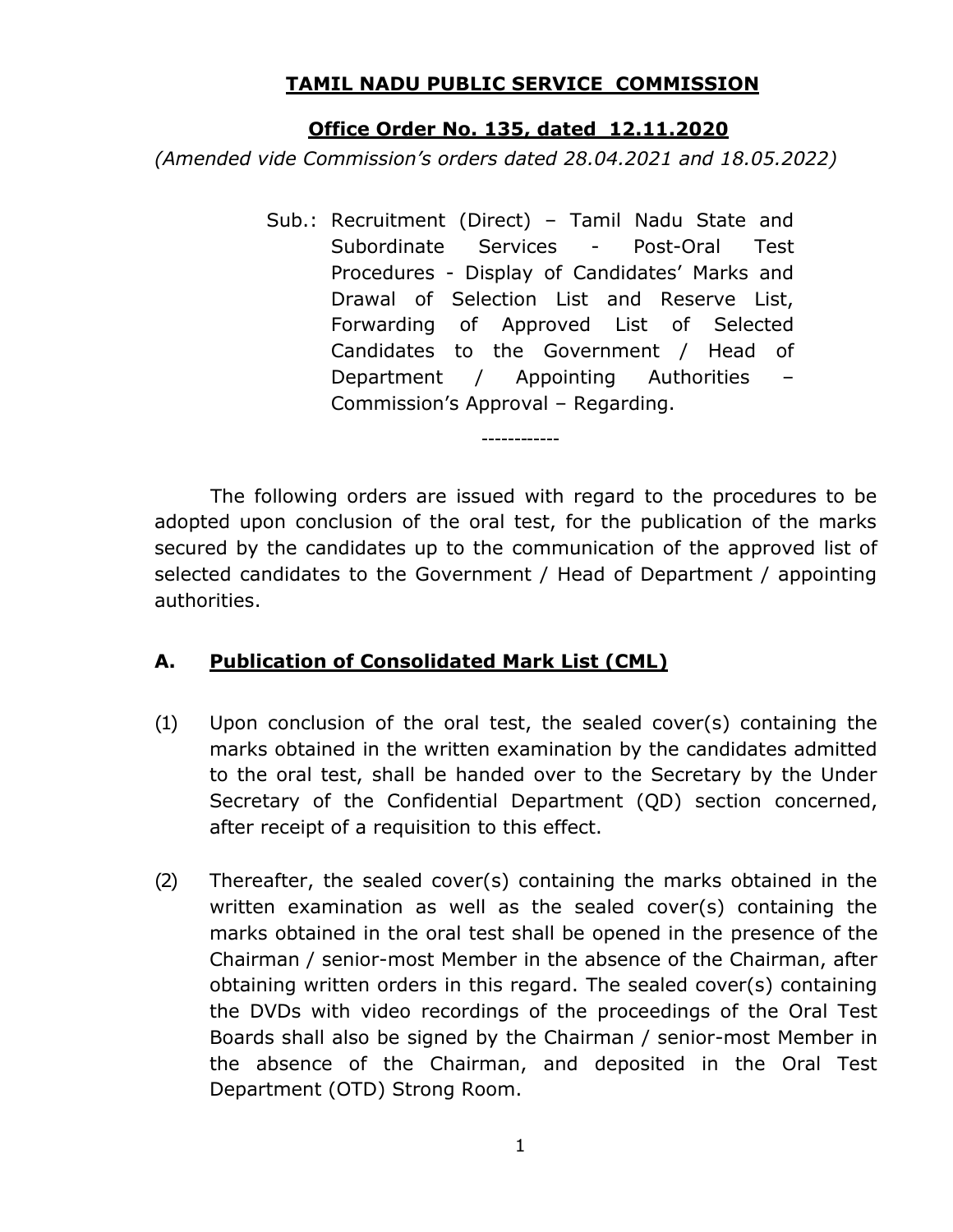- (3) The Consolidated Mark List (CML) containing the marks secured by the candidates both in the written examination and at the oral test shall be prepared and submitted before the Commission for approval.
- (4) The Commission while approving the same shall also decide the date of commencement of counselling such that there shall be a time period of two weeks between such approval and the date of commencement of counselling.
- (5) On approval, the Consolidated Mark List shall be hosted in the Commission's website.

## **B. Preparation of the Ranking List**

Based on the total marks obtained by the candidates at the written examination and at the oral test taken together and in accordance with the Subsidiary Rules of Procedure, a ranking list shall be prepared depicting the arrangement of candidates in the order of merit. The ranking list shall be placed before the Commission for approval and upon approval, hosted prior to the date of commencement of counselling.

#### **C. Selection**

- (1) In cases where recruitment to multiple posts or one post in multiple unit offices and all other posts is made through multiple competitive examination (i.e. Preliminary Examination / Main Written Examination / Written Examination and Oral Test) and selection is made through counselling, the result file shall be submitted for approval of the Secretary then forwarded to the appointing authority and thereafter post facto approval to the Commission, within seven days from the conclusion of counselling.
- (2) In the recruitment except recruitment to multiple posts or one post in multiple unit offices, the reserve list of candidates shall also be drawn up, in accordance with the rules in vogue. The reserve list along with selection list shall be placed before the Commission for approval.